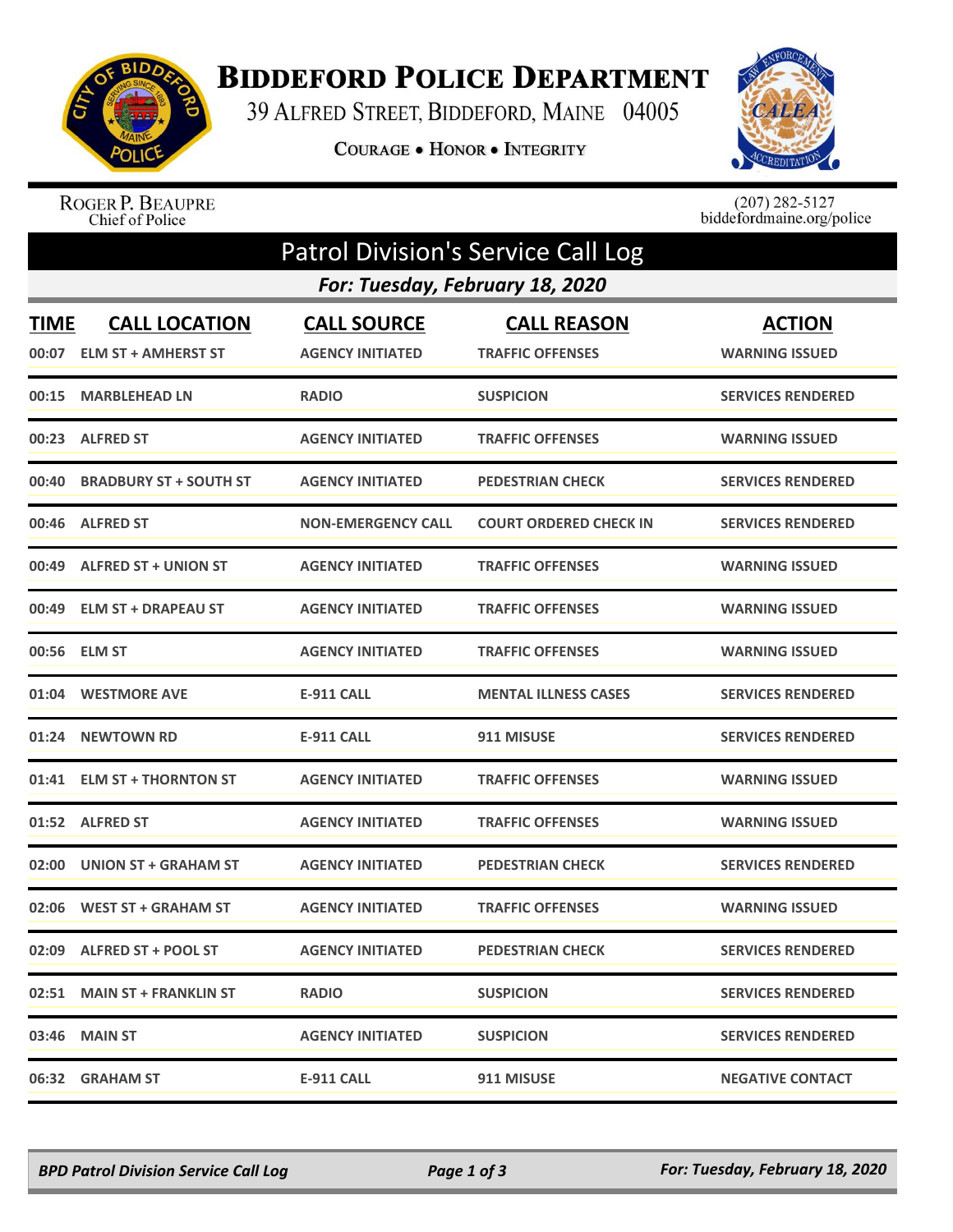| <b>TIME</b> | <b>CALL LOCATION</b><br>07:15 ALFRED ST                                                                                                                                              | <b>CALL SOURCE</b><br><b>WALK-IN AT STATION</b> | <b>CALL REASON</b><br><b>DRUG BOX</b> | <b>ACTION</b><br><b>SERVICES RENDERED</b> |
|-------------|--------------------------------------------------------------------------------------------------------------------------------------------------------------------------------------|-------------------------------------------------|---------------------------------------|-------------------------------------------|
|             | 07:28 WESTERN AVE                                                                                                                                                                    | <b>NON-EMERGENCY CALL</b>                       | <b>ANIMAL COMPLAINT</b>               | <b>SERVICES RENDERED</b>                  |
|             | 07:39 LINCOLN ST                                                                                                                                                                     | <b>E-911 CALL</b>                               | 911 MISUSE                            | <b>SERVICES RENDERED</b>                  |
|             | 08:07 WEST ST + GRANITE ST                                                                                                                                                           | <b>AGENCY INITIATED</b>                         | <b>TRAFFIC OFFENSES</b>               | <b>WARNING ISSUED</b>                     |
|             | 08:09 MAY ST                                                                                                                                                                         | <b>AGENCY INITIATED</b>                         | <b>SUSPICION</b>                      | <b>SERVICES RENDERED</b>                  |
|             | 08:40 SOUTH ST                                                                                                                                                                       | <b>NON-EMERGENCY CALL</b>                       | <b>48 RULE VIOLATION</b>              | <b>VEHICLE TOWED</b>                      |
|             | 09:32 ALFRED ST                                                                                                                                                                      | <b>WALK-IN AT STATION</b>                       | <b>CAR SEAT DETAIL</b>                | <b>SERVICES RENDERED</b>                  |
|             | 09:40 BOULDER WAY                                                                                                                                                                    | <b>NON-EMERGENCY CALL</b>                       | <b>ARTICLES LOST/FOUND</b>            | <b>REPORT TAKEN</b>                       |
|             | 10:03 ELM ST + AMHERST ST                                                                                                                                                            | <b>E-911 CALL</b>                               | <b>CHECK WELFARE</b>                  | <b>NEGATIVE CONTACT</b>                   |
|             | 10:36 WASHINGTON ST                                                                                                                                                                  | <b>WALK-IN AT STATION</b>                       | <b>HARASSMENT</b>                     | <b>UNFOUNDED</b>                          |
|             | 11:28 HIGH ST                                                                                                                                                                        | <b>NON-EMERGENCY CALL</b>                       | <b>ILLEGAL ATTACHMENT</b>             | <b>SERVICES RENDERED</b>                  |
|             | 11:50 STATE ST                                                                                                                                                                       | <b>NON-EMERGENCY CALL</b>                       | <b>SUSPICION</b>                      | <b>REPORT TAKEN</b>                       |
|             | 12:01 WEST COLE RD                                                                                                                                                                   | <b>NON-EMERGENCY CALL</b>                       | <b>ARTICLES LOST/FOUND</b>            | <b>SERVICES RENDERED</b>                  |
|             | 12:02 ALFRED ST                                                                                                                                                                      | <b>NON-EMERGENCY CALL</b>                       | <b>COURT ORDERED CHECK IN</b>         | <b>SERVICES RENDERED</b>                  |
|             | 12:40 BOULDER WAY                                                                                                                                                                    | <b>NON-EMERGENCY CALL</b>                       | <b>THEFT</b>                          | <b>REPORT TAKEN</b>                       |
|             | 12:44 CLEAVES ST                                                                                                                                                                     | <b>NON-EMERGENCY CALL</b>                       | <b>CHECK WELFARE</b>                  | <b>SERVICES RENDERED</b>                  |
|             | 13:08 ADAMS ST                                                                                                                                                                       | <b>NON-EMERGENCY CALL</b>                       | <b>PARKING COMPLAINT</b>              | <b>PARKING TICKET ISSUED</b>              |
|             | 13:09 ALFRED ST                                                                                                                                                                      | <b>OTHER</b>                                    | <b>VIOL PROTECTION FROM ABUSE</b>     | <b>REPORT TAKEN</b>                       |
|             | 13:47 WESTMORE AVE                                                                                                                                                                   | <b>WALK-IN AT STATION</b>                       | <b>PAPERWORK</b>                      | <b>SERVICES RENDERED</b>                  |
|             | 13:48 WESTMORE AVE                                                                                                                                                                   | <b>WALK-IN AT STATION</b>                       | <b>PAPERWORK</b>                      | <b>SERVICES RENDERED</b>                  |
|             | 14:45 MAIN ST                                                                                                                                                                        | <b>WALK-IN AT STATION</b>                       | <b>ARTICLES LOST/FOUND</b>            | <b>REPORT TAKEN</b>                       |
|             | 16:01 POOL ST + MEETINGHOUSE RD NON-EMERGENCY CALL                                                                                                                                   |                                                 | <b>DISABLED VEHICLE</b>               | <b>SERVICES RENDERED</b>                  |
| 16:29       | <b>SOUTH ST</b><br>OFFENDER: JUVENILE - F  AGE: 15  RESIDENT OF: BIDDEFORD, ME<br><b>CHARGE: OBSTRUCTING REPORT OF CRIME</b><br>CHARGE: PROBATION HOLD<br><b>CHARGE: TERRORIZING</b> | NON-EMERGENCY CALL JUVENILE OFFENSES            |                                       | <b>ARREST(S) MADE</b>                     |